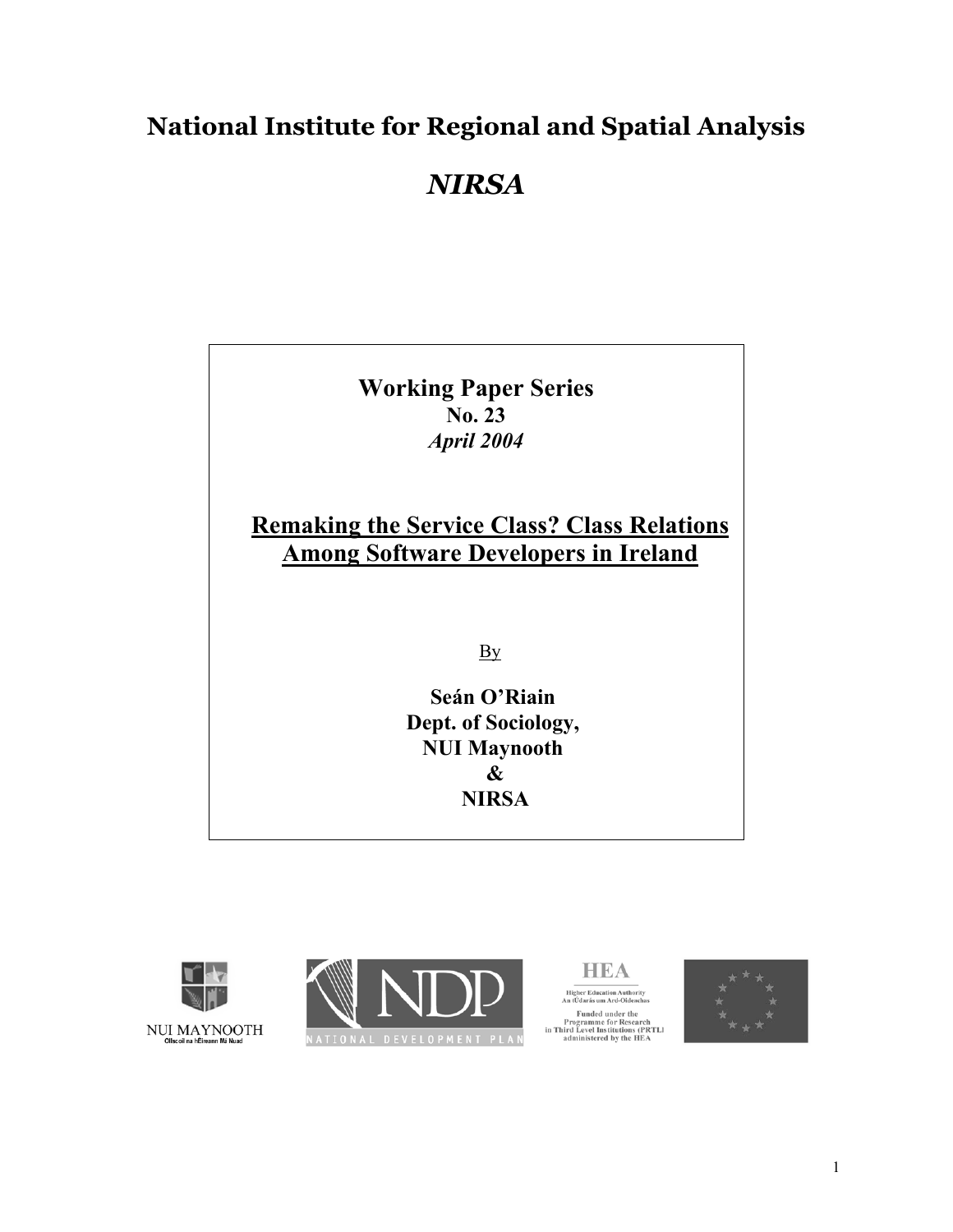### **Remaking the Service Class? Class Relations Among Software Developers in Ireland Seán Ó Riain**

#### **The Dilemma of the Middle Class**

Professionals and experts have always posed a problem for companies as well as for class analysts. On the one hand, these workers are clearly wage labourers and employees and therefore share similar underlying antagonisms with their employers as less skilled workers. However, their particular skills give them a power in the workplace and in the labour market which distinguishes them from less skilled workers. This is the classic 'problem of the middle class' in class analysis. This ambiguous position is further complicated by the way in which professionals' market power creates connections between the expert worker class location and other class locations. While professionals and experts may be workers, they may also be capitalists, managers or in the petty bourgeoisie (Wright, 1989). This combination of class locations poses a particular problem for companies as they attempt to reconcile the multiple, overlapping and potentially contradictory interests of these experts with the goals and strategies of the firm itself.

Professional workers have been described, by Weberian and Marxist analysts, as members of a 'service class' who exchange not only effort for wages but a much more diffuse commitment to service to their employer for a more general and long-term prospect of compensation and career development. In the advanced capitalist economies in the post-war 'Golden Age' this 'service relation' was secured largely through the institutions of the hierarchical corporation, the internal labour market and the bureaucratic career (Goldthorpe, 1982, 2000). However, these very institutions have been significantly transformed in recent decades as 'delayering' of network organizations and decreased job security have weakened the bureaucratic career (Savage, 2000).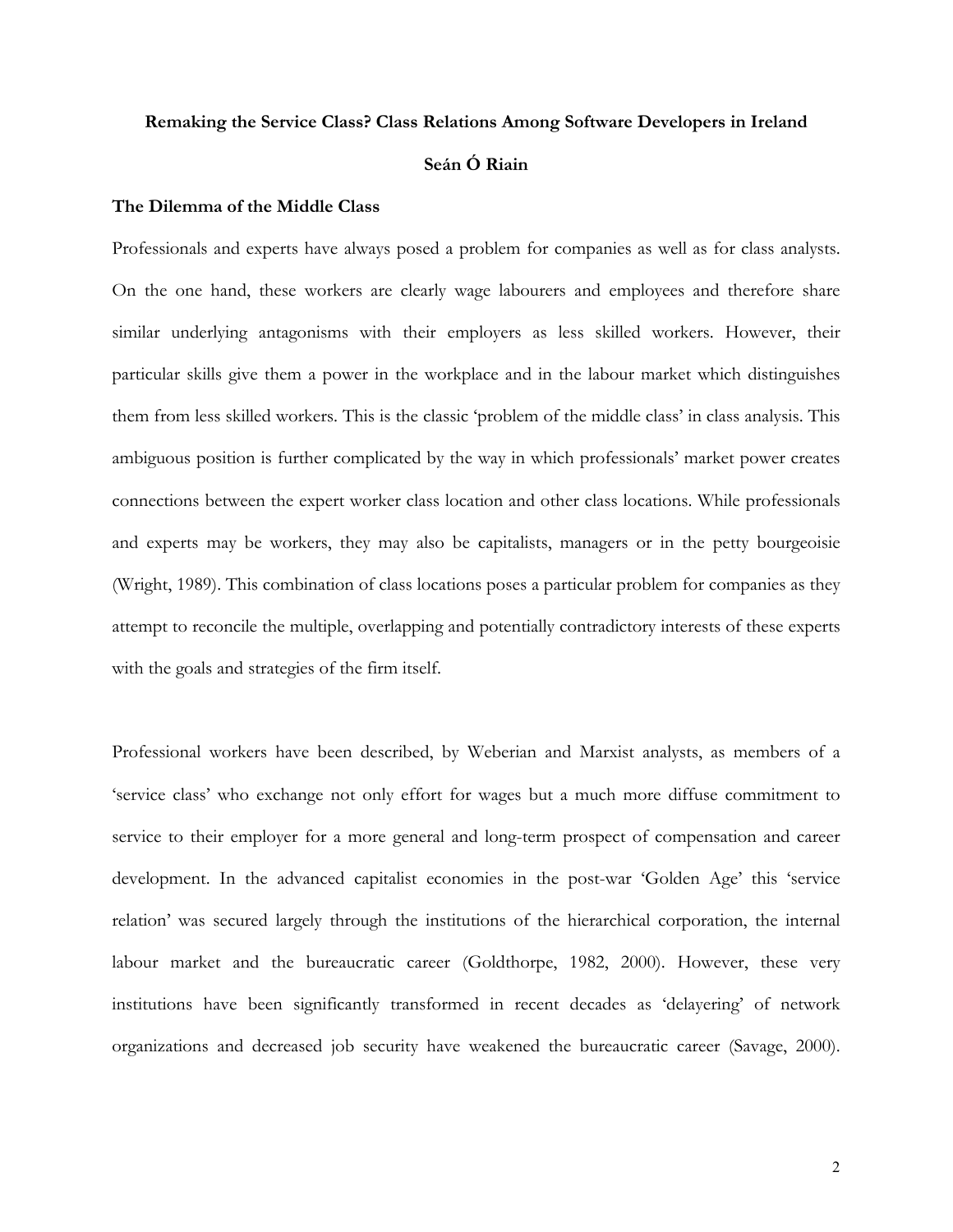Crucially, even the most skilled of professional workers rarely *expect* to spend their careers with the same employer, even if they ultimately do so.

This paper investigates how the service relation between employer and professional worker is transformed under these conditions. In drawing on an ethnographic study of software developers in the Republic of Ireland during the 'Celtic Tiger' boom in 1997, the paper explores these trends in an industry, occupation and economic setting where they can be seen most clearly. The software industry in Ireland in the late 1990s was characterized by small firms with relatively few layers of management, rapid turnover of staff and little expectation of 'loyalty' or lifetime employment on the part of either employer or employee (Ó Riain, 2000, 2004).

I argue that the institutional changes in the regulation of class relations between professionals and employers has not undermined the service relation but has transformed it for certain employees<sup>1</sup>. 'Service' is still exchanged for the long-term prospect of 'compensation'. However, where the service relation of the 'Golden Age' rested firmly on long-term employee and employer expectations, these temporal horizons have been much shortened and even obscured. The reconciliation of the various class positions in which professionals find themselves (worker, self-employed petit bourgeois, owner of share capital) is less and less effectively carried out through the temporal structure of the career and is telescoped within the structure of work, increasingly organized around project teams. This creates significant instability in class relations among professionals and the coordination of professional class relations is increasingly carried out through spatial rather than temporal 'fixes' – at least partly explaining the increasing importance of regional economies relative to corporate

 $\overline{a}$ 

<span id="page-2-0"></span><sup>&</sup>lt;sup>1</sup> The paper leaves aside the question of how widespread these transformations are and focuses instead on the dynamics of these reconfigured service relations.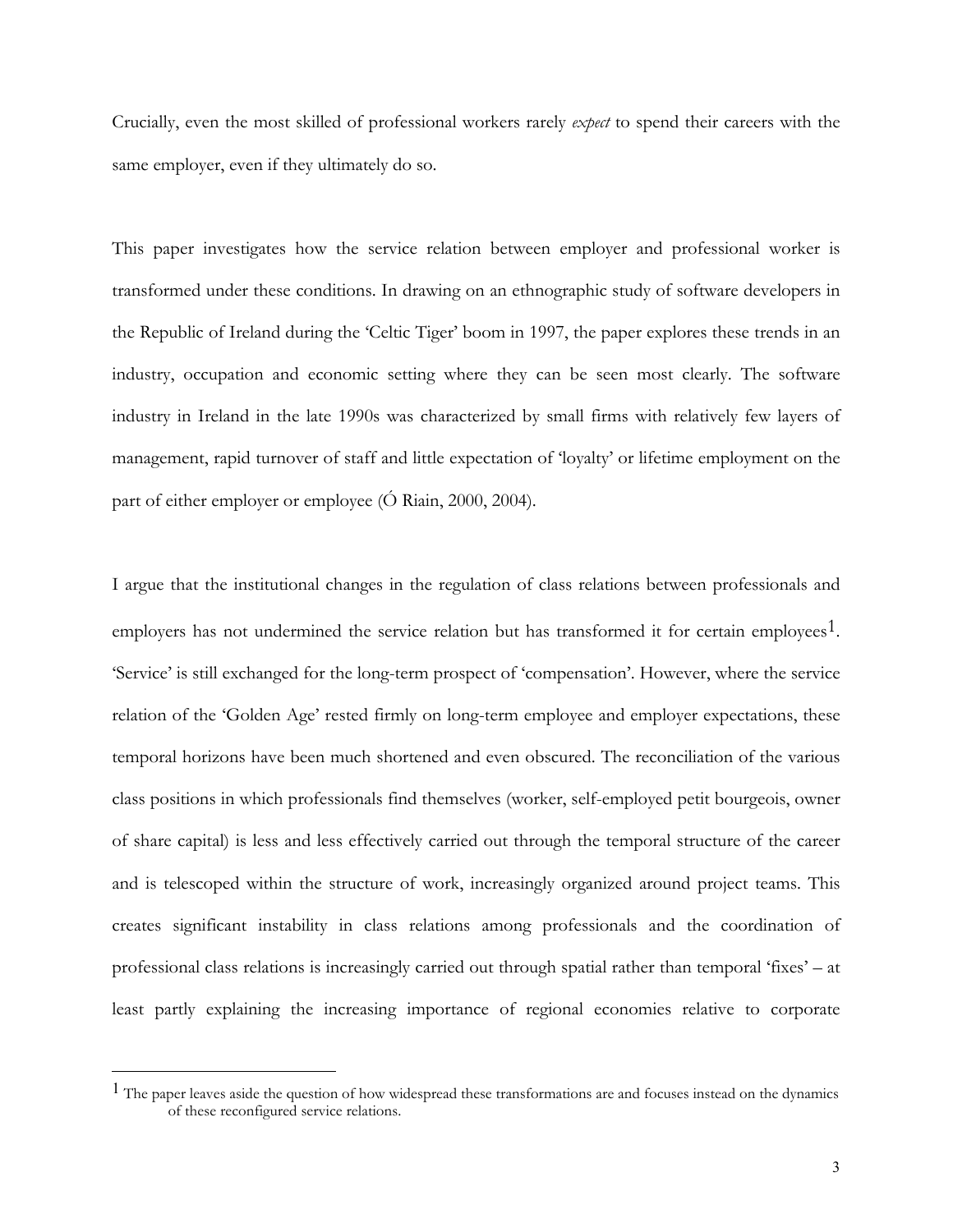hierarchicies. The high tech region becomes not only a 'milieu of innovation' but also a crucible of class relations and the re-negotiation of the terms of 'professional service'.

#### **Service Class, Contradictory Class**

In recent years we have seen an increasing dialogue and even convergence between Marxist and Weberian analyses of class, and particularly of the 'middle class'. John Goldthorpe argues, from a Weberian perspective, that expert workers are part of the 'service class' defined by a relationship to their employers which is very different than that applying to less-skilled employees (Goldthorpe, 1982). Goldthorpe argues that, while less skilled employees are bound to the firm by their labour contract, managers and experts are bound to the firm by a 'service relationship' where they are promised not only the immediate benefits of salary and so on but also the prospective benefits of a career. Among the workers likely to be involved in a service relationship are those with specialized knowledge and expertise (Goldthorpe, 1982; Erikson and Goldthorpe, 1993). Erikson and Goldthorpe argue that "A service relationship can thus be understood as the means through which an employing organization seeks to create and sustain such commitment; or , that is, a as a functional alternative to direct control in regard to those employees whom the organization must to some significant extent trust to make decisions and to carry them through in ways that are consistent with organizational values and goals" (1993:42).

Goldthorpe is adamant that class should be defined at the level of employment relations, so the distinction between service and wage employment relations is central to his very definition of the middle class. Erik Olin Wright's Marxist analysis, while using the notion of the 'service class', sees the service relation as a mode of regulation of class relations which are defined through the ownership of assets rather than through employment relations themselves (Wright, 1997: 25).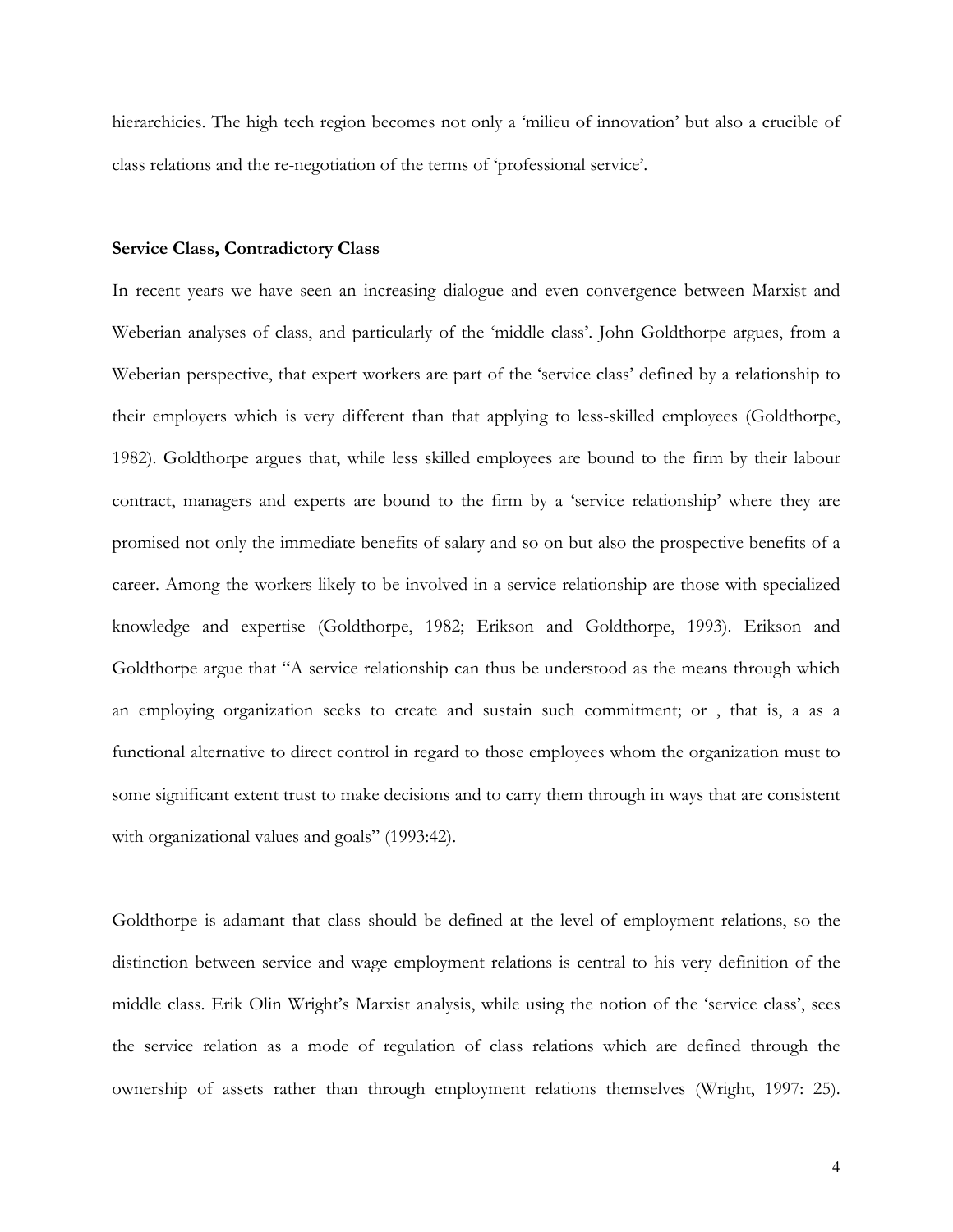Wright (1997) argues that workers with high levels of skill and expertise, such as software developers, are in a privileged appropriation location within exploitation relations. This is because their skills are often scarce, giving them a strong position in the labour market, and their work is often difficult to monitor and control, giving them some control over their work situation. Wright's account here is very close to that of Weberians such as Goldthorp[e2.](#page-4-0)

However, Wright also points out in an earlier article (Wright, 1989) that such employees find themselves in an 'objectively ambiguous' class location because of (a) the multiple locations they may occupy at any one time and (b) the temporal structure of their careers. Wright (1989) argues that such professional and expert workers are linked in a variety of ways to managers, capitalists and the petty bourgeoisie (self-employed). Many professionals and experts occupy 'multiple locations' in the class structure - either through working in a second job (usually in a consulting or self-employed capacity) or through the ownership of capitalist property (usually in the form of stocks, shares and other investments). The higher wages of professionals and experts make them more likely to be able to sink money into capitalist investments so that "both in terms of interests in material welfare and in terms of interests in material power, professionals who accumulate significant savings and investments begin to share material interests with capitalists" (Wright , 1989: 333). Furthermore, the temporal trajectory of professionals and experts' careers links them to other positions in the class structure. Most professionals find their way into supervisory or managerial positions at some point in their careers , providing a powerful link to the interests of managers in that many professional jobs are "premanagerial" (Wright, 1989:334). Thirdly, Wright argues that many professionals have a

<span id="page-4-0"></span><sup>&</sup>lt;sup>2</sup> Goldthorpe's most recent discussion of the service class grounds it more firmly within relations of monitoring and control in the workplace (Goldthorpe, 2000; Chapter 10). Despite Goldthorpe's grounding of his discussion in transaction costs analysis his explanation of why managers and professionals tend to find themselves in service relations is rooted in an analysis of production politics and ultimately furthers the convergence between Marxist and Weberian accounts.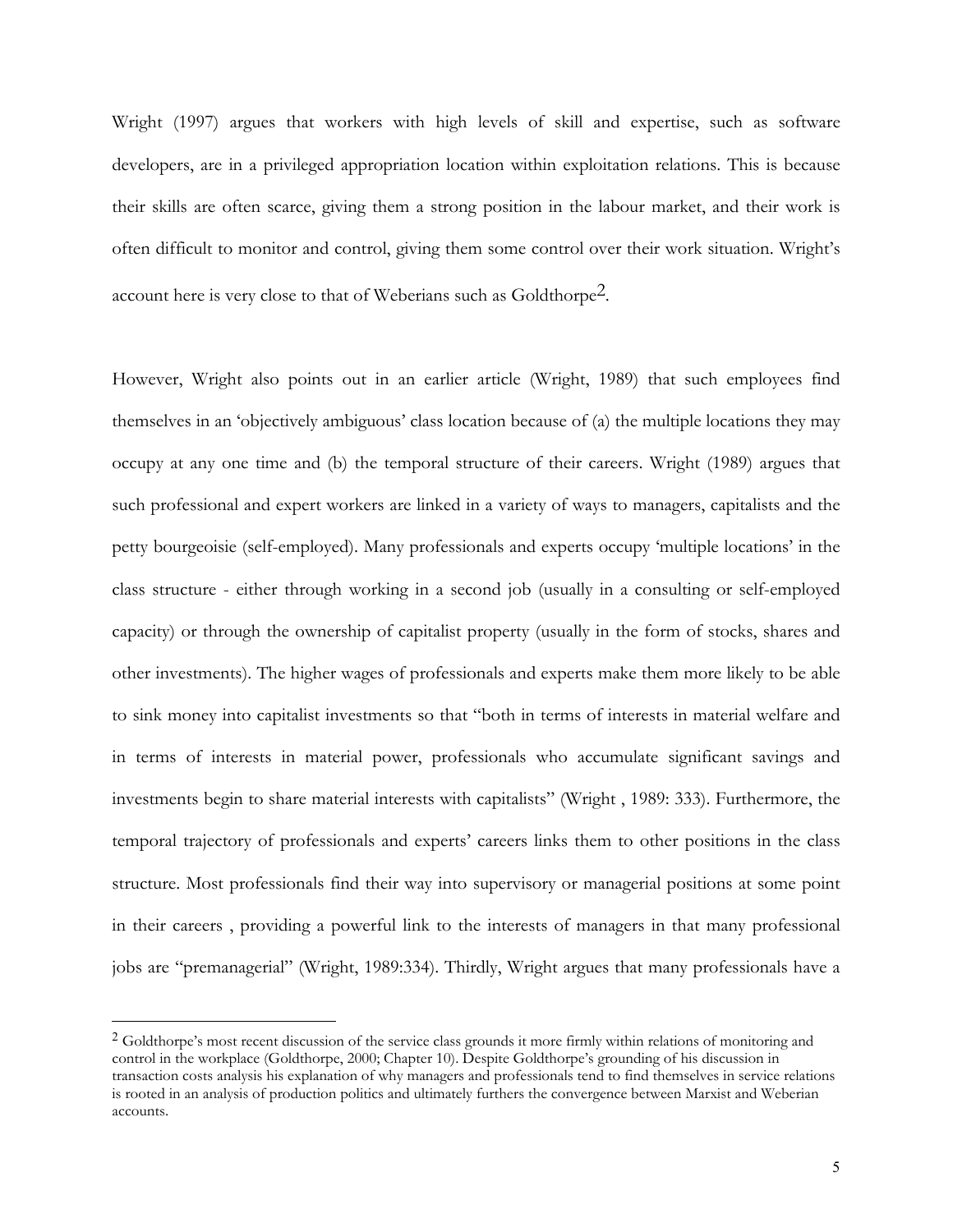petty bourgeois 'shadow class' location in that many professionals can take advantage of opportunities for self-employment as an alternative to working as employees under the control of capitalists and managers.

For both Wright and Goldthorpe, the temporal tranjectory of the 'career' is central to the service relation. Wright argues that "Such temporal trajectories ... generally place professionals and experts into contradictory class locations (the 'middle class') even if at a particular point in time they have not capitalized any of their income and are neither part of the managerial hierarchy itself nor selfemployed. However, given the relatively underdetermined character of such trajectories for any given individual, professionals and experts may have, to a greater or lesser degree, what can be called objectively ambiguous class locations" (1989: 347). It is this ambiguity which is resolved in Goldthorpe's analysis by the formation of a service relationship between such professionals and experts and their employers. Goldthorpe, too, emphasizes the temporal element in the service relation which "envisages …. a quite diffuse exchange of service to the organization in return for compensation in which the prospective element is crucial; and, by the same token, the contract is understood as having a long-term rather than a short-term basis" (Goldthorpe, 2000: 220).

#### **Transforming the Institutional Form of the Service Relation**

However, in industries such as software, less hierarchical and more decentralized organizational structures, with the flatter internal hierarchies, weaker of internal labour markets and the reduction in the absolute number of management positions has challenged the traditional service relation. While in the Irish economy as a whole the ratio of managers to professionals and associate professionals is approximately 1:2.5, in software it is about 1:11 - indicating the relatively flat organizational structures in software and similar industries (Tansey, 1998: 41; software industry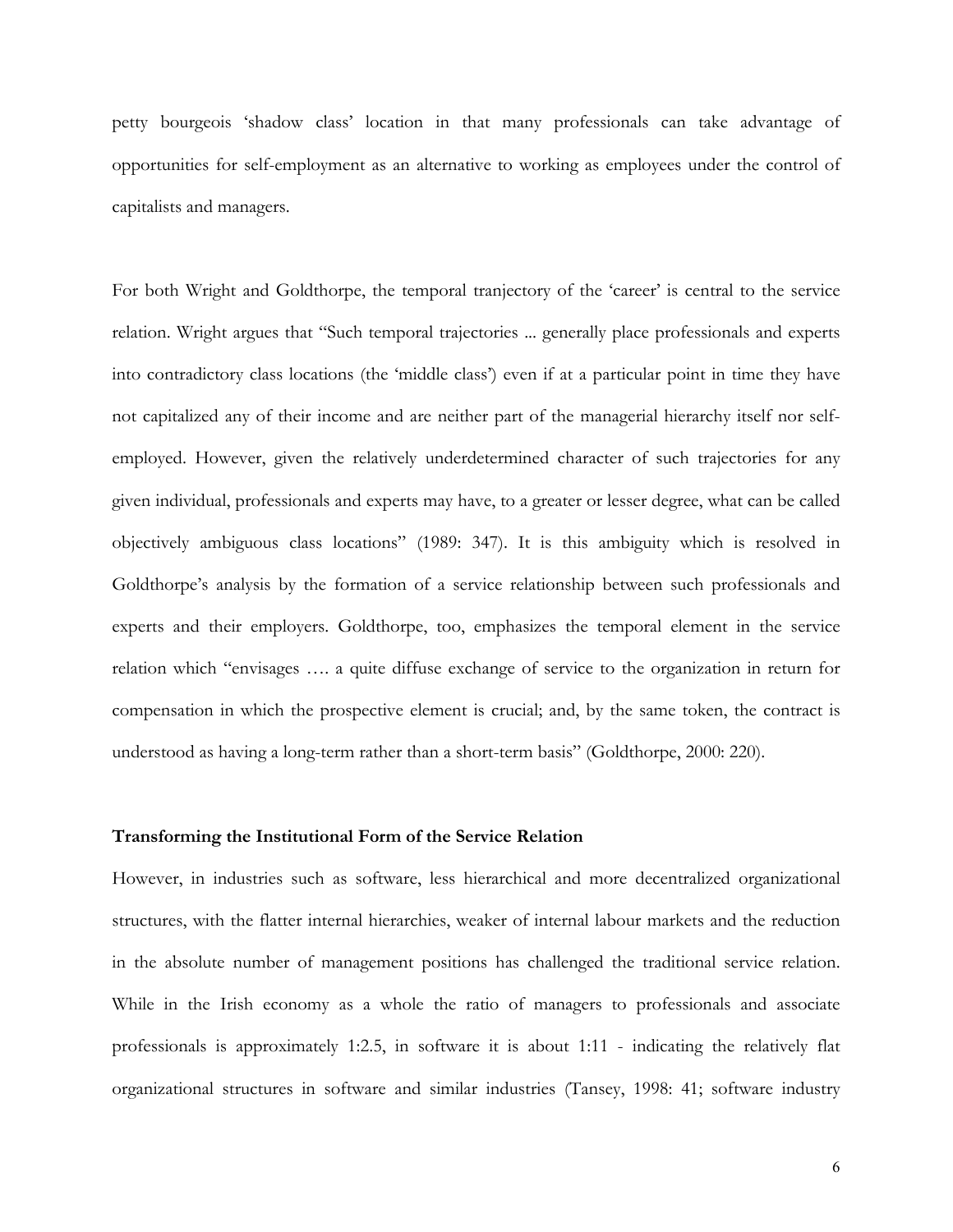survey<sup>3</sup>). The prevalence of job-hopping as a career strategy and the importance of local labour markets is reflected in the fact that a quarter of the firms in the software industry survey had employee turnover of 25% or more in 1996-1997 (software industry survey). Furthermore, the local labour market was almost as important a route into senior technical and management positions as internal labour markets in 1997 (software industry survey). But this more turbulent relationship has taken on a relatively clear institutional form - work organization based around project teams working to a deadline and careers increasingly relying on 'job hopping' within and between firms. The traditional career structure leading from expert into managerial positions has therefore become more problematic and the link between the engineer and the employer more ambiguous.

These trends mean that the corporate effort to secure expert employee commitment through building career and cultural attachment to the corporation have been heavily undermined with such 'corporate culture' models of commitment in the minority in areas such as Silicon Valley (Baron, Burton and Hannan, 1996). The dominant computer industry metaphor of IBM's promise of lifetime employment (which collapsed with a reduction of 140,000 in a workforce of 400,000 from 1986-93) has been replaced by the image of the freewheeling Silicon Valley engineers who expect little from their employers and will jump ship for more money or more challenging work at the drop of a hat.

The reality of mobility as a career pattern and the multiple class locations this involves is clear in the work histories of the members of a software team I worked on for 12 weeks in 1997. The team was part of the Dublin subsidiary of a Silicon Valley information technology company (that I call USTech) and was producing a software product under contract to a different US company. The

 $\overline{a}$ 

<span id="page-6-0"></span><sup>3</sup> A survey of 250 software firms undertaken in 1997. For further details see Appendix A in Ó Riain (2004).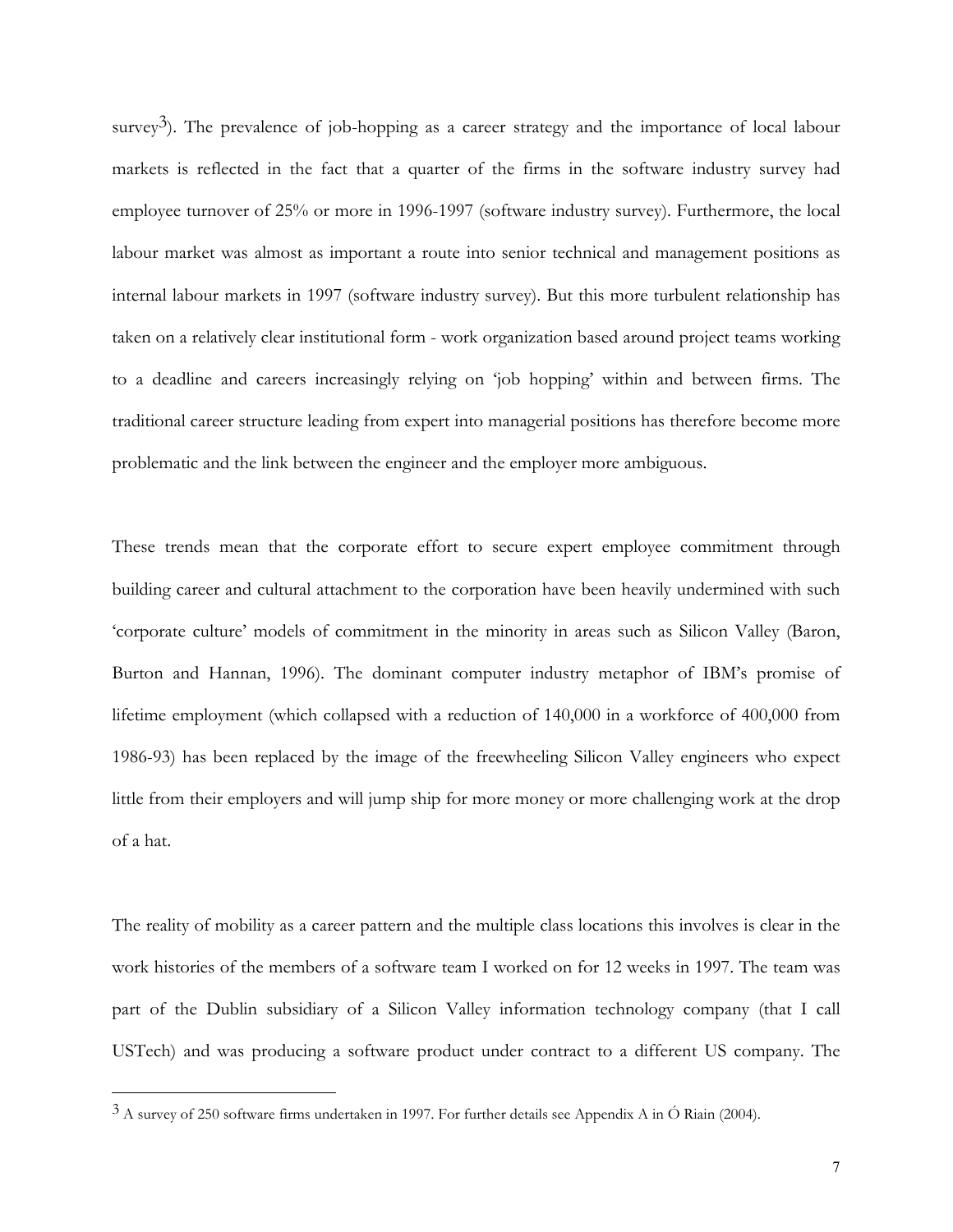team consisted of six people (including myself) during the time I was there. Séamus, the team leader, had been at USTech for 7 years. In that time he held four completely different positions - working as a computer test engineer, software systems test engineer, information systems support and software development team leader. The rest of the team had been assembled over the previous 6 to 18 months. Conor, 6 months out of college, still received job postings from his college career counseling service every two weeks. He left USTech 1-2 years later.

Jim and Paul were employed on a contract basis. Dan had also been a contractor and took almost a 50% pay cut to take up a permanent post in order to get a mortgage from the bank. Paul's history is one of a 'software cowboy', using a series of lucrative short-term contracts to see the world without being tied down by business, social or personal obligation. Jim and Dan have pursued a different path - they have at times been employees, contractors, entrepreneurs or a number of these statuses at the same time. They are almost stereotypical examples of Wright's multiple class locations among the middle class.

Mobility out of the firm is these software developers' key bargaining chip with their employers. One lunchtime Conor, myself and Michael, the group manager, ended up sitting together for lunch. We had somehow got onto the topic of the difficulty of getting people for the jobs that were available. Conor went into great detail on the job offers he had received on leaving college and on the everimproving job market for graduates, until Michael quietly finished his lunch and left. Conor turned to me and asked "what did you make of that? I wanted him to know there are plenty of other jobs out there. What I didn't say is that I've been getting job offers every 2 weeks through the college".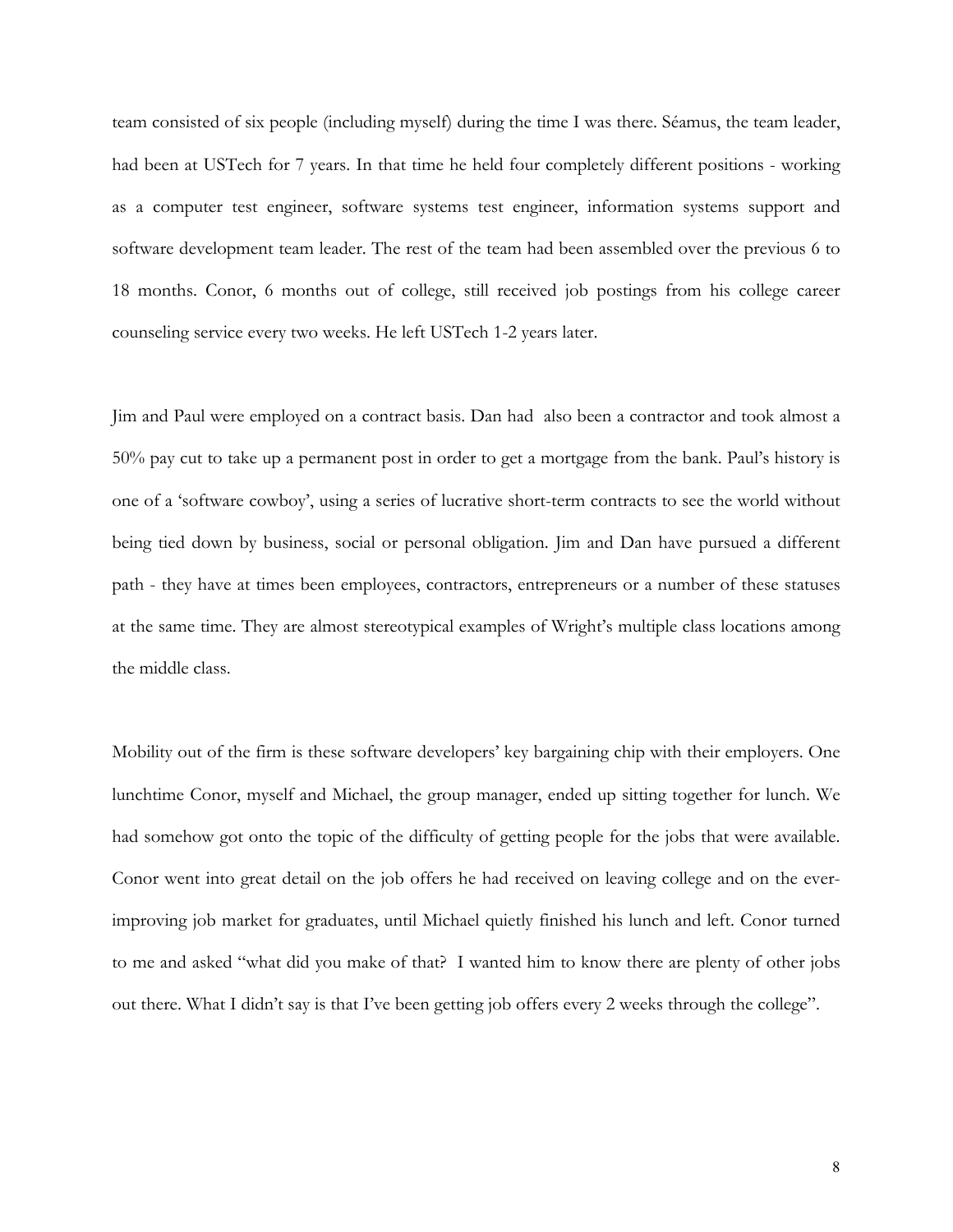The high mobility career pattern with little attachment to the employer (or to the employee for the firm) became a reality for these particular software developers in the 1990s - even in the apparently 'semi-peripheral' region of Ireland. The careers of such software developers converged significantly with those of their counterparts in the leading high-technology regions such as Silicon Valley or global cities such as New York and London (Saxenian, 1994; Girard and Stark, 2002). The limited structured internal labour markets in such 'flat organizations' institutionalize inter-firm mobility as employees can drive up their salary and get more interesting work by moving rather than staying within the firm.

Connections to co-workers were combined with a constant awareness that the members of the team might be dispersed at short notice. This can happen either by corporate decision (the team beside us was disbanded overnight when USTech in Silicon Valley halted development of the product on which they were working) or through the decision of individuals to leave the team. Mobility then is a double-edged sword - the advantage to employees of being able to leave with few repercussions is balanced against the lack of constraints on companies changing employees' responsibilities and even getting rid of them (within the bounds of the law). These advantages and dangers are even more significant for contractors who live and die by the double edged mobility sword (Kunda, Barley and Evans, 2002).

Although some companies try to build a strong 'corporate culture' in order to integrate these knowledge workers, there are severe limits to such a strategy (Kunda, 1993). For such skilled workers the high mobility pattern is seen as an advantage as they can avoid 'corporate bullshit' as much as possible. Indeed the ironic detachment from such corporate morale boosting strategies which was characteristic of information workers in large corporations such as Digital and IBM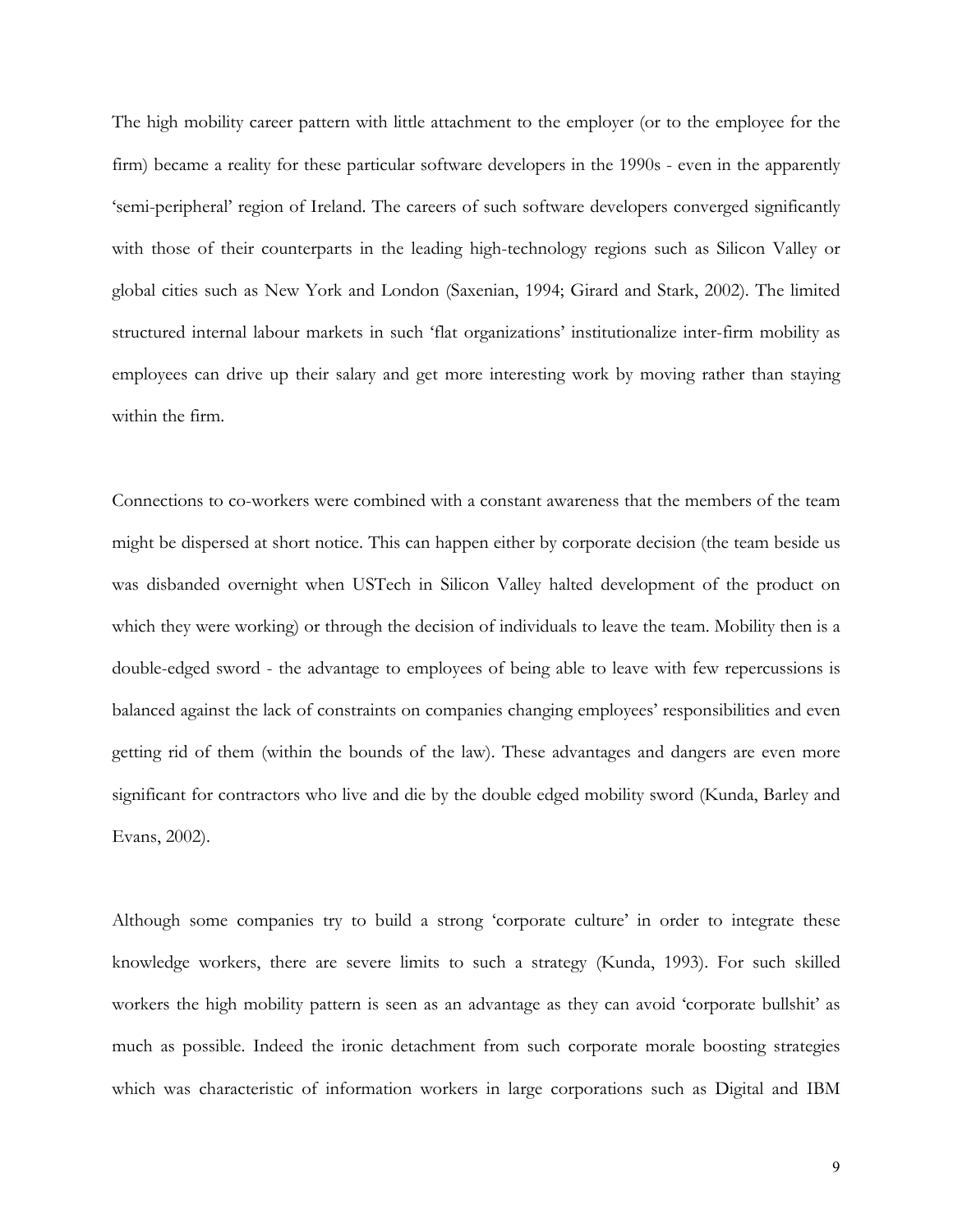(Kunda, 1993) has become an explicit part of the shared culture of the team, a culture which is toned down only for the most senior managers. The monthly glossy 'USTech Update' sent from the US and given to each employee was greeted with derision:

Conor: "it's rubbish, it's just brainwashing".

Jim: "At least it's not as bad as IBM. The scary thing is that some people believe this stuff" This detachment was also expressed directly to managers:

Michael (the business manager): We'll pay you overtime for that. That's unusual cos you're here to fill a role, not just to do a set task, but we don't expect you to do the extra hours just for love of the country or the company...

Jim (ironically): Well, you know, Conor has been singing the company song all week....

Ultimately, these software developers found themselves navigating a line between autonomy and organizational politics:

Jim: I'm the product. It works out pretty well, I like the idea of trying to avoid organizational bullshit. But I always end up getting caught up in it. I end up staying long enough in each place that I get up to here in the politics, having to say the right thing to the right person at the right time.

The long term commitment to the service relation – and crucially Goldthorpe's crucial prospective element of the *expectation* of such a relationship – is substantially undermined.

#### **Class Time: Reconciling Contradictions through Temporal Structures of Work**

The institutional ground upon which the class interests of knowledge workers are reconciled within the workplace has therefore shifted and firms have tried to devise new sets of relations which can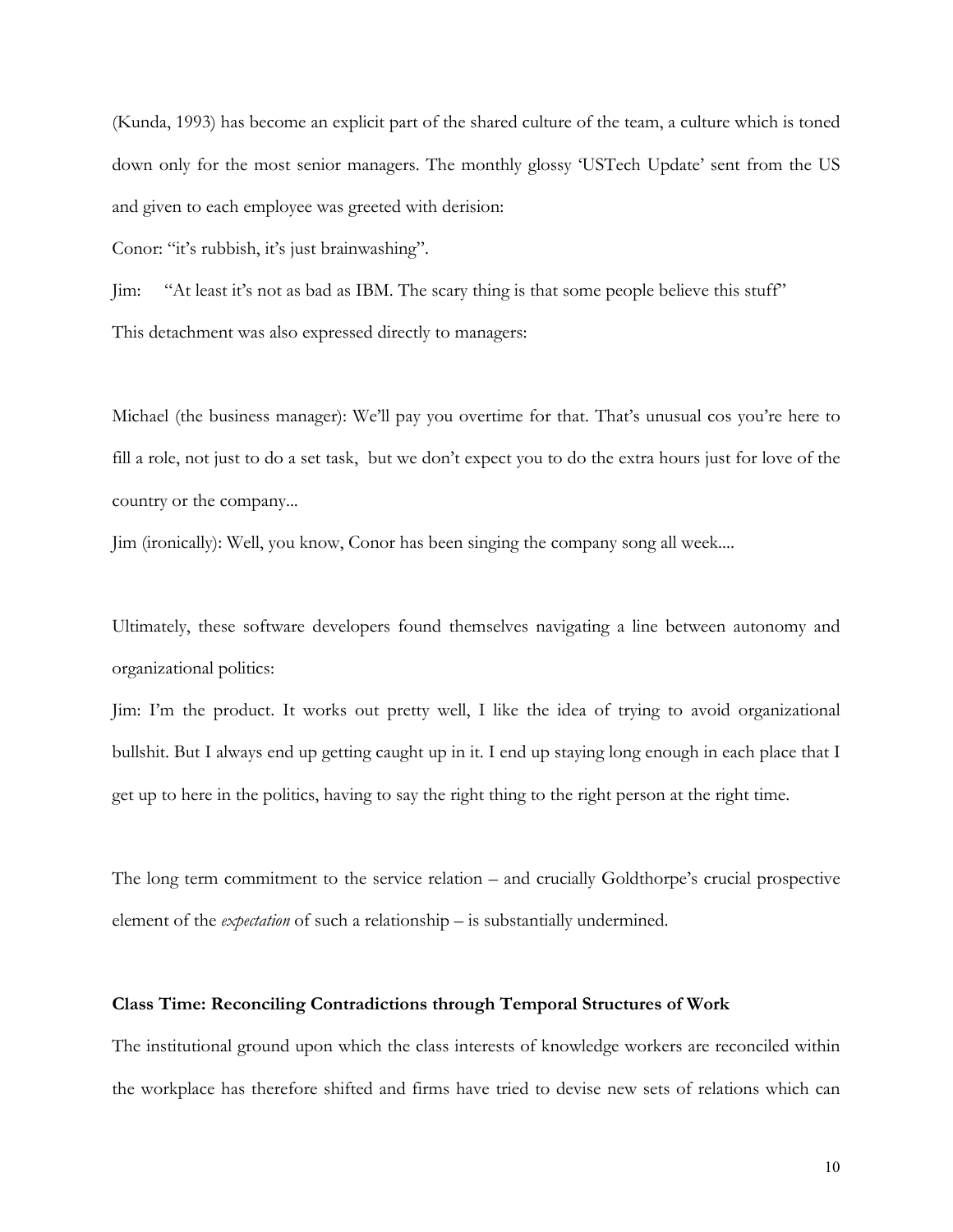bind the underlying class interests of the professionals/ experts to those of the company. This is achieved through the restructuring of the workplace around the autonomous project team. The mechanism for controlling the design project team is the project deadline. As the final requirements are usually somewhat vague and the actual work done by the team cannot be directly supervised by management, the deadline becomes the focus of management control and team efforts. "Do what needs to be done to get this specification working by the deadline" is the broad task of the team. The deadline is the mechanism by which management brings the intensification of time into the heart of the team (Ó Riain, 2000).

The team schedule had three main phases - a middle period of 'normal work', a hectic period before releasing the product at the deadline and a beginning period of rest and negotiation after the deadline and the release have passed. The class locations which are most salient change as the team members go through these stages of the cycle together. I join the team, as I did in my fieldwork, in the hectic pre-release phase and leave them as the post-release phase winds down.

#### *The Pre-Deadline Phase: Managers, Autonomous Workers and the Control of Time*

In the weeks before March 1st., the team's next major deadline, life in the team cubicle becomes busier and busier. The team works longer hours and becomes more and more isolated from the life of the company around them. Internally, the team becomes more cohesive, communication becomes more urgent, technical arguments take on an edge they didn't have before and any delay or instruction from outside is met with a barrage of criticism. As the deadline approaches the hours worked in the team begin to build, putting a great deal of stress on the increasingly dissatisfied software developers. Among the team members, proposed legislation limiting working hours is discussed ironically: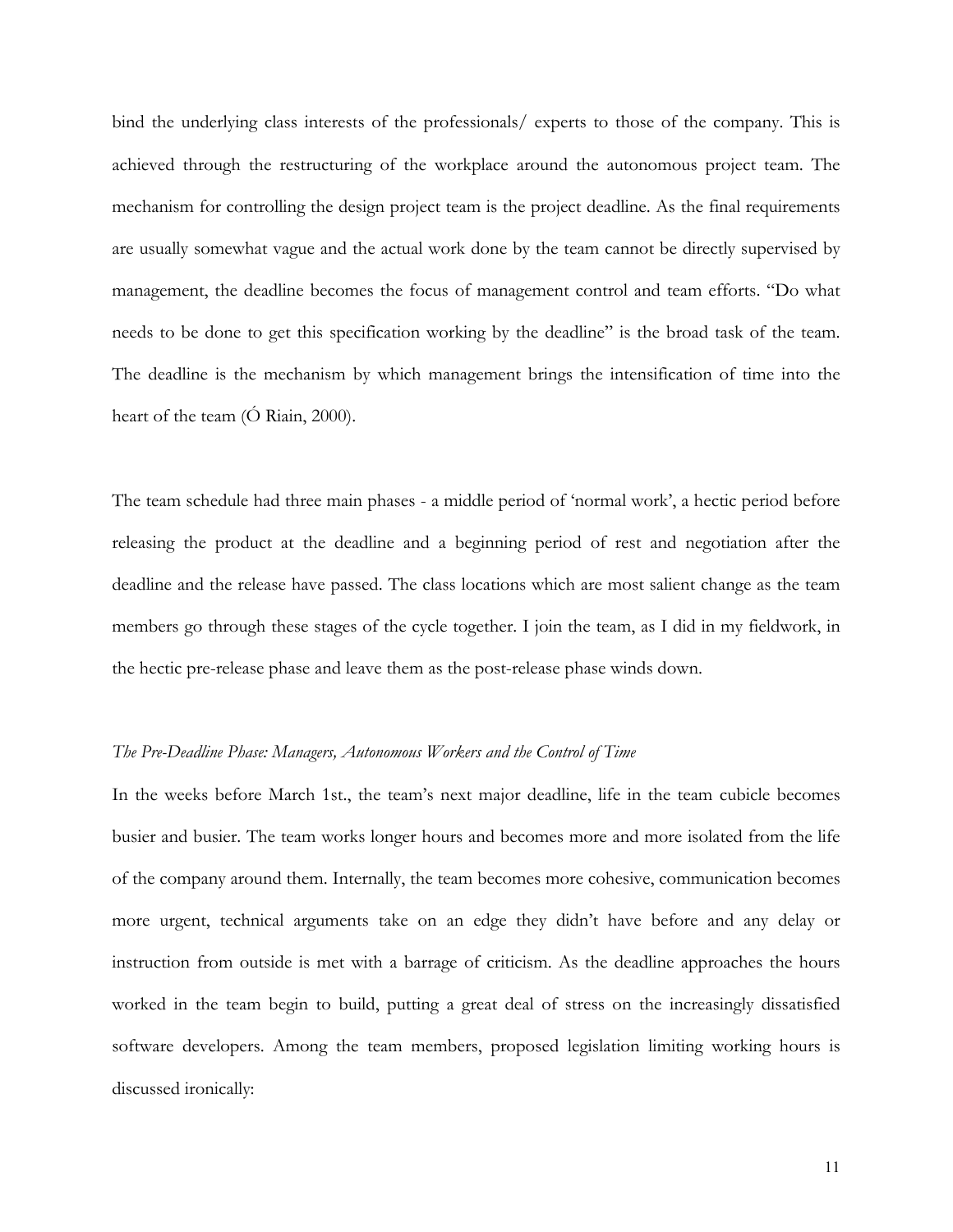Séamus: I wonder does Ramesh [the team's US manager] know about the European Social Charter limiting the working week? 43 hours per week or something.

Conor: Great!

Jim: It's 48

Conor: Fuck, that long

Jim: Yeah, 48 for each company, 48 for Womble [the team's US contractor] and 48 for USTech!

However what appears to be deep antagonism to Ramesh during the pre-release stage fades away in the post-release phase. While the developers' complaints about management making their life more difficult persist their intensity wanes so that when Ramesh comes on a visit to Ireland after the release he is quite warmly welcomed (he is also personally well-liked by the team members).

Team members rarely put their complaints in the language of collective action. Despite the close ties between the team members and their generous cooperation and help given to one another, the solidarity of the team is cast almost entirely in negative terms. They need to protect themselves from the interference of management and less competent designers and developers in getting a technically good job done under reasonable conditions. This is achieved largely by controlling the flow of information out of the team as best they can. In many cases the reason for this screening of information was to avoid Ramesh's interference with a solution which the team considered to be the most technically effective. At other times, the goal was to avoid any extra tasks being given to the team before the deadline. On one occasion Ramesh sent an E-mail about a 'work around' the team would have to do around a problem in the database they were using. Not realizing that Dan had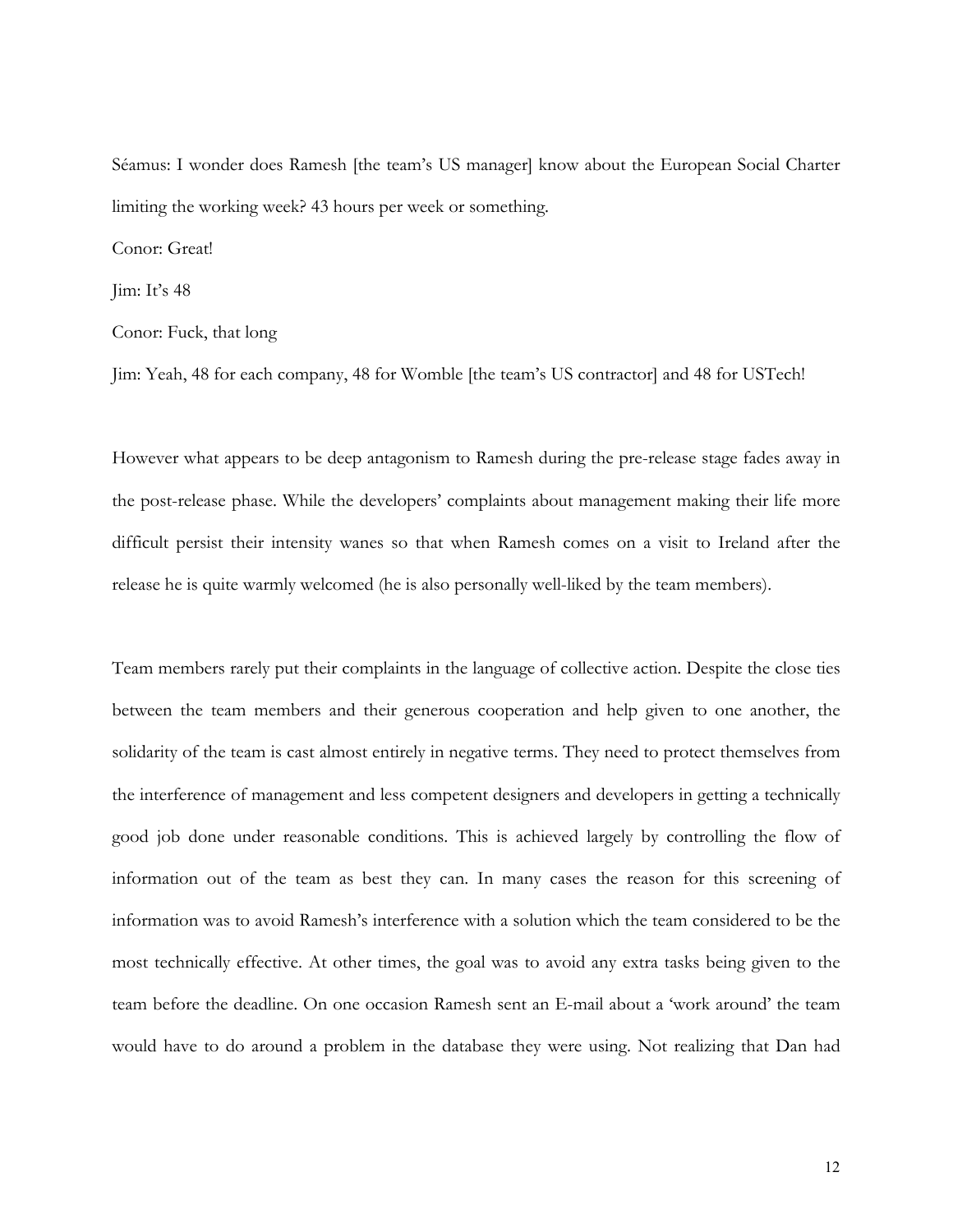been working on this issue for a while now, he set aside a day the week before the release for Dan to work on it.

Jim: Dan will have that done today.

Sean: So what about the day Ramesh is setting aside for it next week?

Jim: Oh God, I'm not going to tell him we already have a solution. He's already expecting it to slip a bit so if we get it in on time he'll be really happy. I think we're a little bit ahead of schedule but he thinks we're a bit behind so that suits us.

Nonetheless, this is the period when the software developers' 'worker' class location comes to the fore as they contest, at least to some extent, managerial control over time in the workplace. On the one hand the team solidarity and relative autonomy from managerial authority creates a satisfying work situation where they can work autonomously on the technical issues which interest them and where there is relatively open participation in technical decision-making. The team is largely selfmanaging and when Seamus is in the U.S. for a week or two Jim, a contractor, becomes the team leader. The participatory work process therefore tends to blend managerial and expert worker locations within work itself. The polarization between managers and workers is clearest however in the dissatisfaction of the Womble team members about the intensification of time and the pressures imposed by the deadline create the conditions which lead to burnout - manifested in the exhaustion of the team members up to and after the deadline and also in the decision made by Ramesh some 5 months after I left the team to resign due to over-work. While manager - worker class locations are blurred in the work process they become increasingly polarized in the silent war over working hours and the control of time.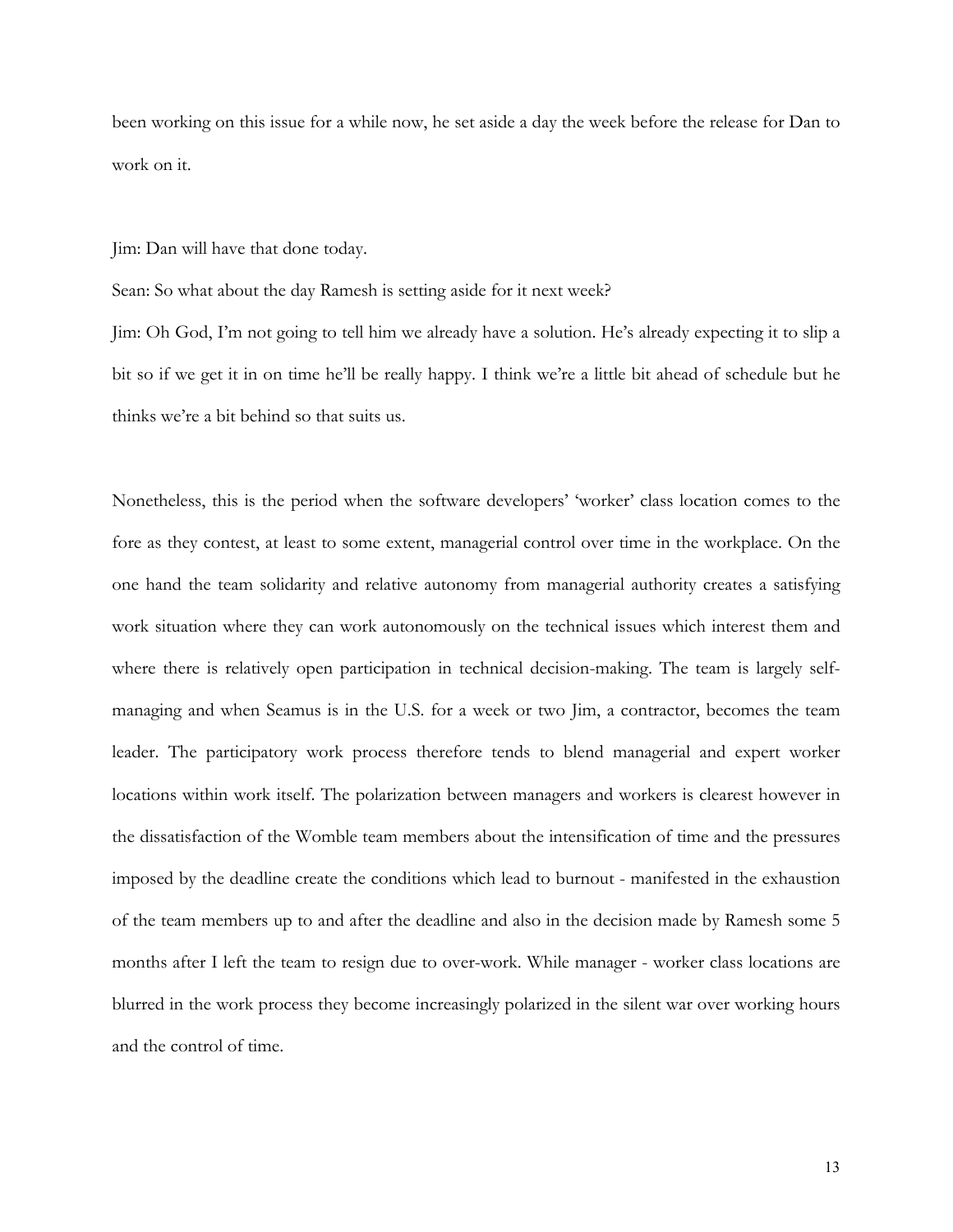#### *The Post-Deadline Phase: Petty Bourgeois Mobility and Captured Capitalists*

After the deadline is met the team goes into temporary collapse with the work pace slowing dramatically. As work starts to pick up again, I notice that the solidarity of the team in the predeadline phase has fractured. During the period after the release individual team members begin to negotiate their roles in the next phase of product development. The team begins to fragment as the focus of the team shifts from getting the work done to building a career and as the team members look outwards to their future opportunities within and beyond the team.

The next deadline is 3 to 4 months away and requires the implementation of the system in the Java programming language. From the team members' point of view this is a great opportunity - training in Java and experience in developing a complex product in the language will be a huge resource for them in the labour market. However, the distribution of opportunities for training and for valuable experience is not determined by the technical requirements of the product. It is an object of negotiation within the team, negotiation which takes place through the social networks among team members and between team members and the team leader and managers. The issue is rarely mentioned publicly, let alone discussed collectively. Furthermore, the move to Java is a gradual one and each stage produces different sets of conflicts.

There are many ways to incorporate new skills and sources of knowledge into the team. Training current employees is always an option but is often overlooked in the hectic development schedule. No one can be let go to a week long course with the deadline hanging over the team. The team also missed out on other training opportunities while I was there due to this pressure of time. There is also always the temptation for the company to hire a contractor with expertise in the area rather than providing training. This is a particular danger for permanent staff because, while contractors may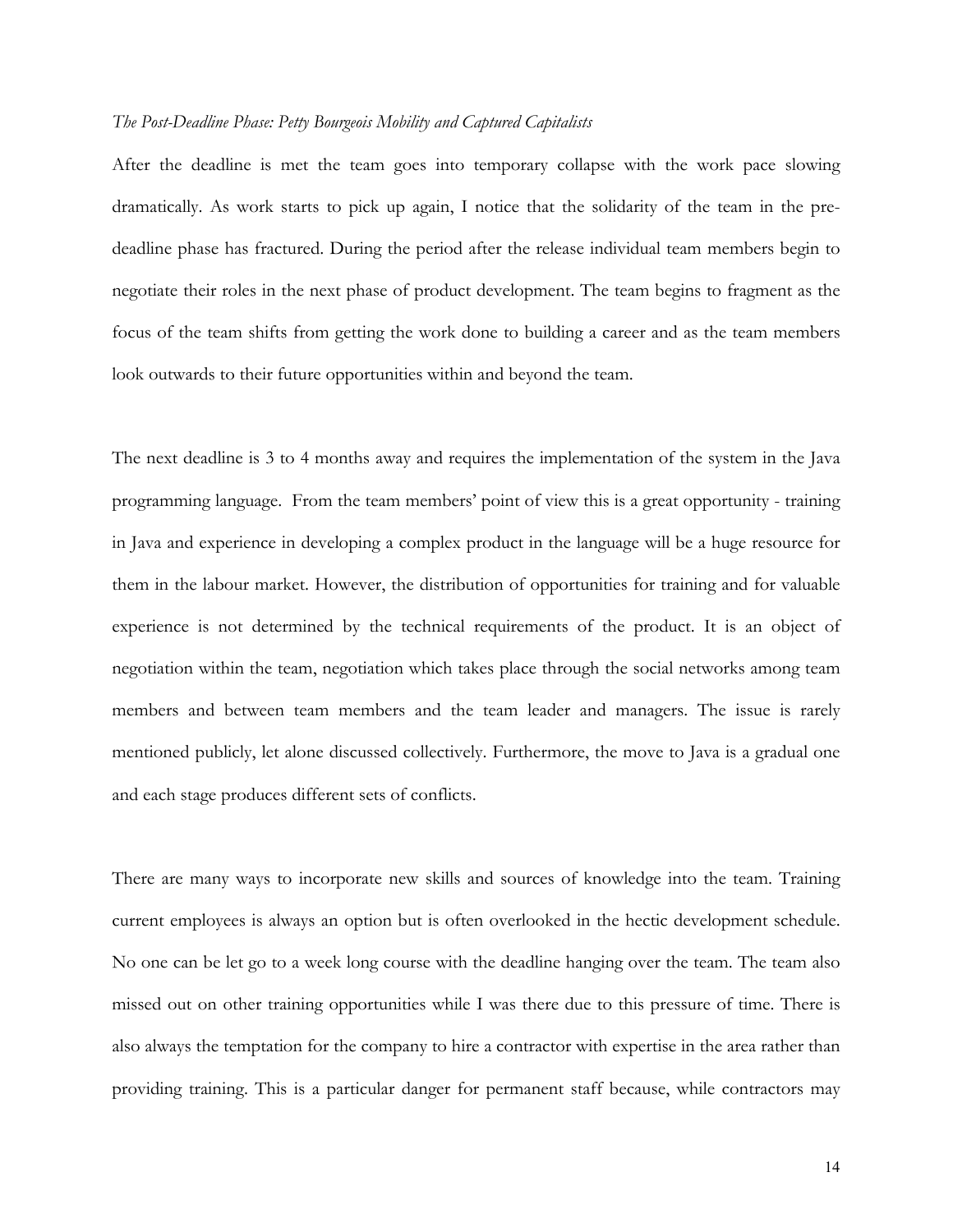only come for a short while, they often stay longer as they develop a knowledge of a particular piece of the product or become valuable to the team in a particular area. Even I, as a novice technical writer, become valuable in that having developed a knowledge of the product I would be able to write the help for future editions more quickly than some professional 'tech writers' with no knowledge of the product. There is a clear tension between the desire of the company to build up experience with the firm's products among employees and the efforts of the software developers themselves to avoid reliance on such firm-specific human capital and to build up the skills which they can translate into rewards on the open labour market. This once again reflects the restructuring of the service relation between professionals and their employers and the challenge to companies of coordinating professional interests with firm strategies.

It is in the internal competition for Java work that the fragmentation of team solidarity is clearest. On Ramesh's second visit he treated the whole team to a dinner and a night out on the town. Each one of us, as we sat over dinner and wound our way through the city streets, discussed our future roles with Ramesh - I myself talked over the possibility of doing some further technical writing on a contract basis once my fieldwork was over, Paul discussed his hopes to do some field consulting on the product, Jim and Paul their plans to work on a new technical area of the product, Conor his desire to do work with Java in a particular application of WebLearn. Indeed we also put in a good word with Ramesh for each other where the different roles seemed complementary. In competition over certain areas, the team members helped each other out in others.

The mobility of team members through various learning paths within the team and outside of it is negotiated in this phase, laying the foundation for the next pre-release phase in three to four months time. This is clearly a volatile and risky time - ultimately some of this development work was brought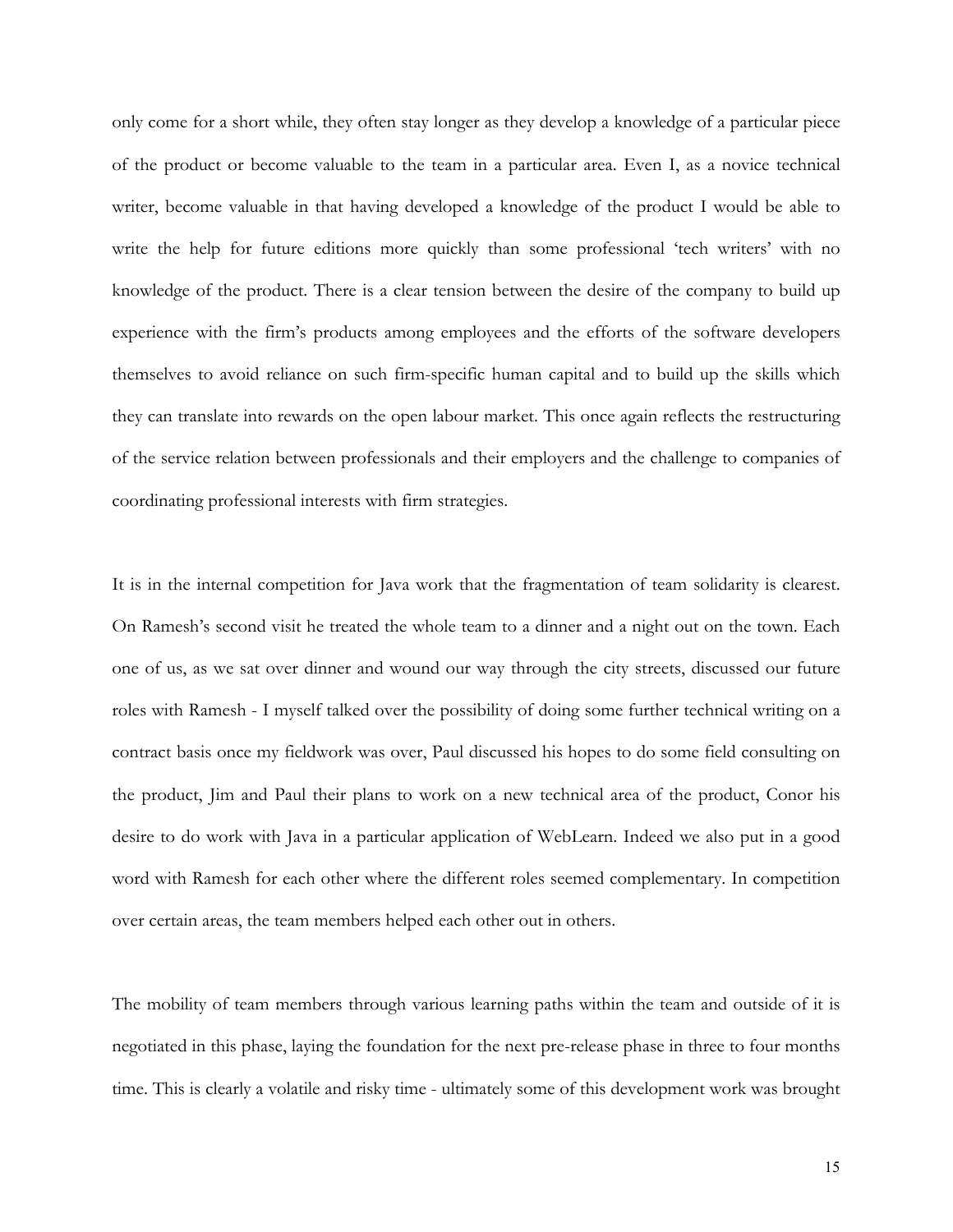back to Silicon Valley. Some months after I left the team Jim and Paul, the two contractors, went on to positions elsewhere in the global industry when their contracts were not renewed.

In the post-release phase, as the software developers focus on their careers their petty bourgeois 'shadow class' and their ability to turn their skills into capital are thrown into sharp relief. When Jim described himself as 'the product' (see above) he was referring to the self-employed status of himself and Paul but this also has relevance for the permanent employees who are close to being selfemployed given their strong dependence on the external labour market in building their careers. Companies are increasingly trying to cope with this mobility and the emergence of the petty bourgeois class location from the shadows by offering employees stock options - trying to combat the mobile petty bourgeois tendencies by creating 'captured capitalists' whose realization of their material interests as capitalists are dependent on staying with the company for some time. Because USTech Ireland is a subsidiary of a transnational corporation and the team are working under contract for a separate US firm, stock options are not widely used.

Where the tensions and contradictions between the multiple class locations of middle class professionals had once been organized though the temporal structure of the career they are now managed through the temporal structure of work as software developers move between their predeadline experiences as workers and their petit-bourgeois post-deadline experiences. Companies feel increasingly threatened by the replacement of commitment to the firm generated through a 'service relation' with a broad commitment to a 'technical community' which extends beyond the firm and may not even be strongly organized by professional bodies. This shift results in a change in the way in which experts' contradictory class locations are reconciled - for the service class this was achieved through the temporal structure of careers, for technical communities it is achieved through the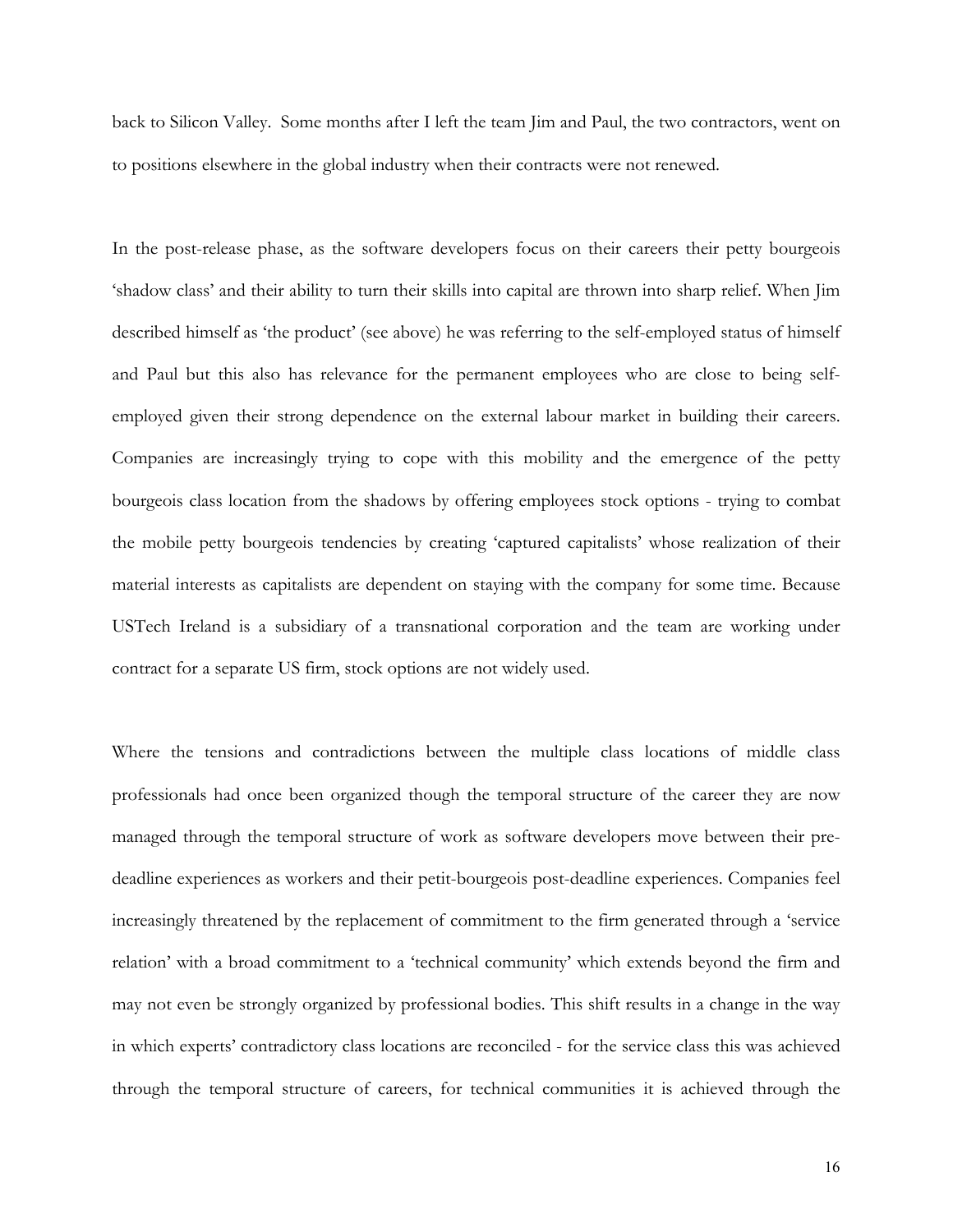temporal structure of work itself. In the pre-deadline phase of the project team the team members are focussed on the work itself and are largely self-managing, blending something of the manager and worker locations in a single work situation. However, at the same time, the polarization between their interests as 'workers' and the interests of the company comes to the fore in the contestation over the pressures of the deadline and the control over time. It is as this stage of the work process that the language of resistance and collective action emerges within the team, although in a very tentative way.

After the deadline, the worker class location seems to disappear as the 'petty bourgeois' 'shadow class' of these expert workers becomes more salient as they pursue a career strategy based on their location as an independent agent in the market. Companies attempt to capture these workers back into the orbit of the company by offering stock options or increased pay which can later be turned into investments - experts are asked to choose between the vagaries of life as independent small businesses (with themselves as the 'business') and the commitments of becoming 'captured capitalists' within the firm, tied in by 'golden handcuffs' such as stock options (Kunda, Barley and Evans, 2002).

#### **Reconstituting the Service Relation: From Time to Space**

Time becomes an ever more pressing reality in the deadline-driven workplace even as it becomes a less stable structuring force in reconciling class relations. Certain characteristic organizational problems are likely to emerge. The intensification of time and the pressures imposed by the deadline create the conditions which lead to employee burnout - manifested in the exhaustion of the team members up to and after the deadline and also in the decision made by the senior manager of the project (some 5 months after I left the team) to resign due to over-work. The pressure and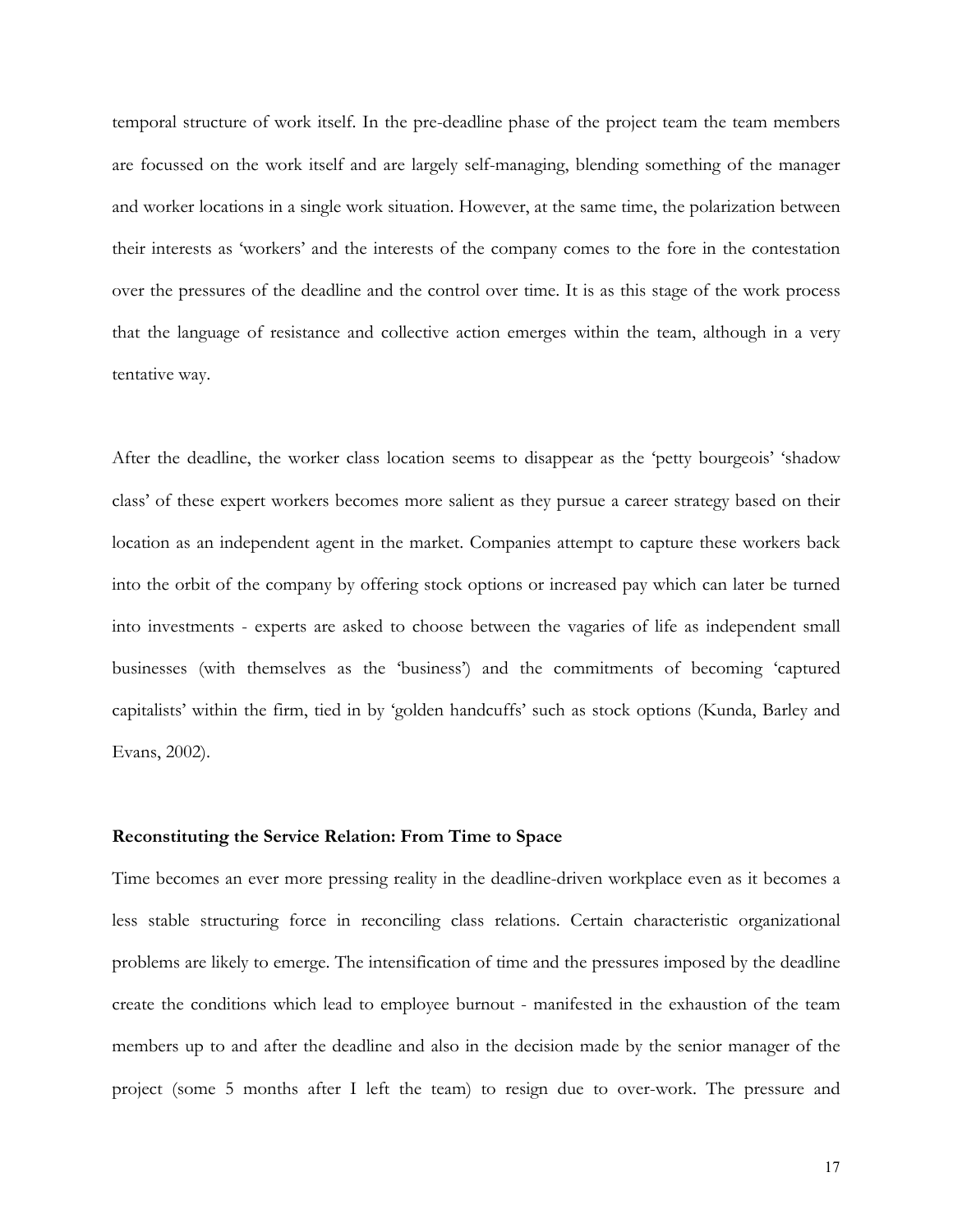introverted character of the pre-deadline phase, and the resulting insulation of such workers and the organization of work from any kind of broader social accountability, make it all the more difficult to reconcile the team structure and culture with broader social concerns. This is most obvious is the work-family nexus where work demands come to dominate family life, leaving very little space for workers to negotiate alternative work and family time arrangements.

The post-deadline phase of high mobility creates a great deal of volatility and insecurity in the labour market so that employees lack strong employment guarantees. Even in the current tight labour market of the late 90s, 'employment security' gives way to 'employability security'. However, when career gains are based on the threat of mobility this seems to inevitably lead to increased labour market inequality as the threat to leave is only effective when replacing the employee is difficult. As it is inherently based on scarcity, the limits of mobility as a universal career strategy are clear. These new workplace institutions have created pressures for longer hours and for more individualised bargaining over pay and other financial benefits, contributing to the dominant social problems which have emerged in Ireland of rising inequality and increased pressure on the social reproduction of labour (childcare, housing, transport etc).

In this context the region becomes a critical space where many of these problems become evident as firms reduce the security they offer employees and externalize the costs of social reproduction as much as possible. As internal labour markets become less reliable as the basis of careers, networks outside the firm become critical. Careers are built using mobility between firms to bargain for improved wages and access to technical learning and these mobile careers only increase the importance of close interactions and strong local cooperation while working on any particular project. The emergence of 'the region' as a critical space for innovation also facilitates mobility as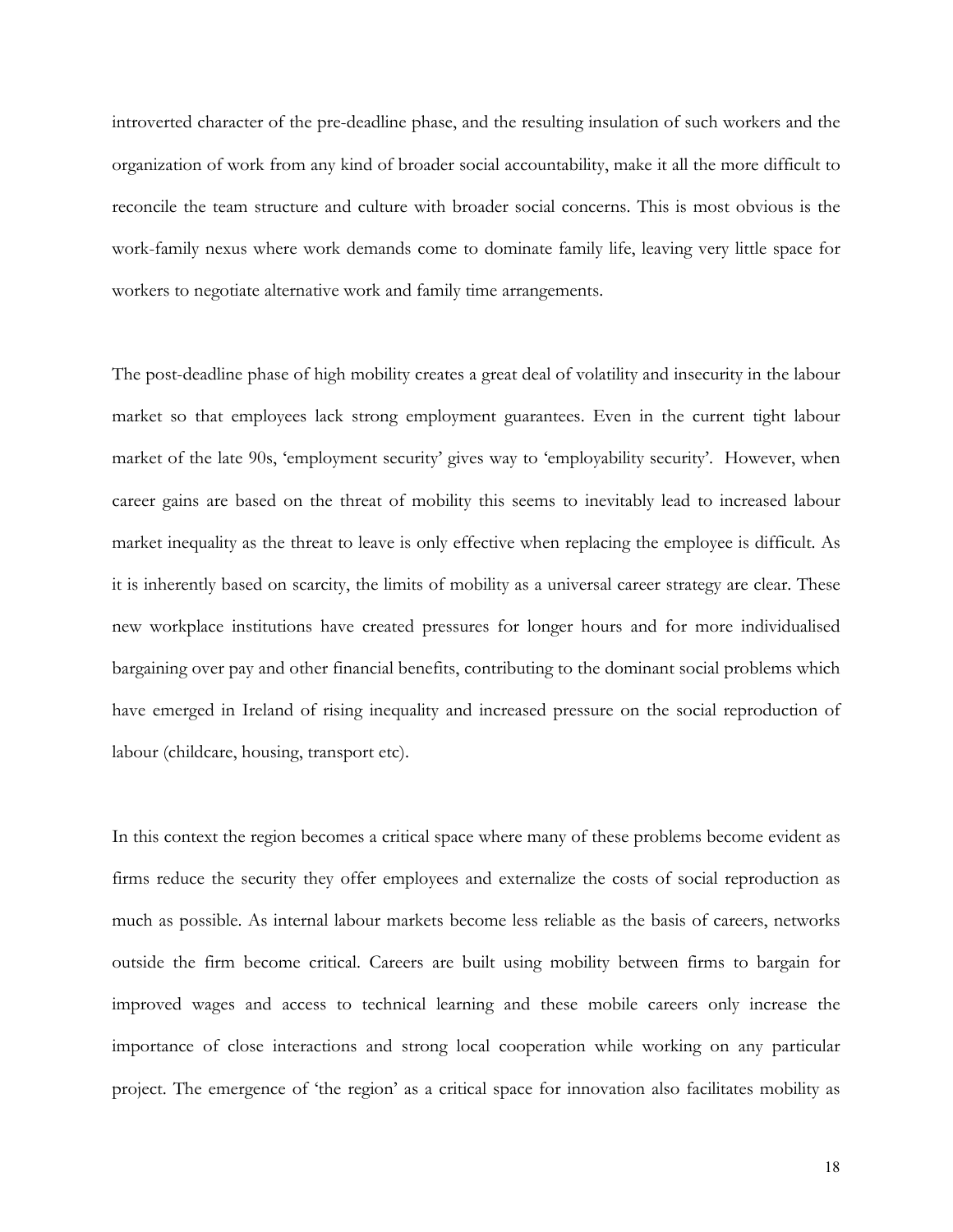employees find it relatively easy to 'job-hop' within the region and others migrate to the region, attracted by the concentration of high technology jobs (Scott, 1993; Saxenian, 1994).

'Service', even in the face of the pressures of the deadline, is secured through the threat of the destruction of a worker's reputation in the local labour market. The CV itself can be read for signs of such unreliability – the team members pored over the CVs of candidates for the position of contract developer within the team, looking for the tell tale signs of such unreliability including a series of very short-term contracts and evidence of having left a project before it was completed. Vast amounts of information flow more directly however – Conor destroyed the chances of one candidate he knew from college, by declaring that "he's a bit weird. He wouldn't talk to anyone, that kind of guy. He used to scare me actually!". The team members maintained contact with their own networks within the industry – at times contacting friends for technical advice and regularly sending bad jokes around email lists of friends. The short-term contract staff who flitted in and out of the team put a significant amount of work into maintaining their networks, constantly talking on their mobile phones about technology, upcoming jobs and people in the industry. For all the team members, but particularly for the contractors, social networks replaced many of the functions of the firm in the service relation (Nardi, Whitaker and Schwartz, 2000).

But if social networks were a resource, they were also the conduit through which reputation was maintained – and reputation in networks is increasingly the mechanism that secures 'service' to capital, even when service to the employer is undermined. Participation in the local and transnational networks of the 'technical community' is crucial for careers and becomes a new contested terrain of the informational workplace. As professional class relations are reconciled within the temporal structure of work, many of the dilemmas of contradictory class relations are externalized, only to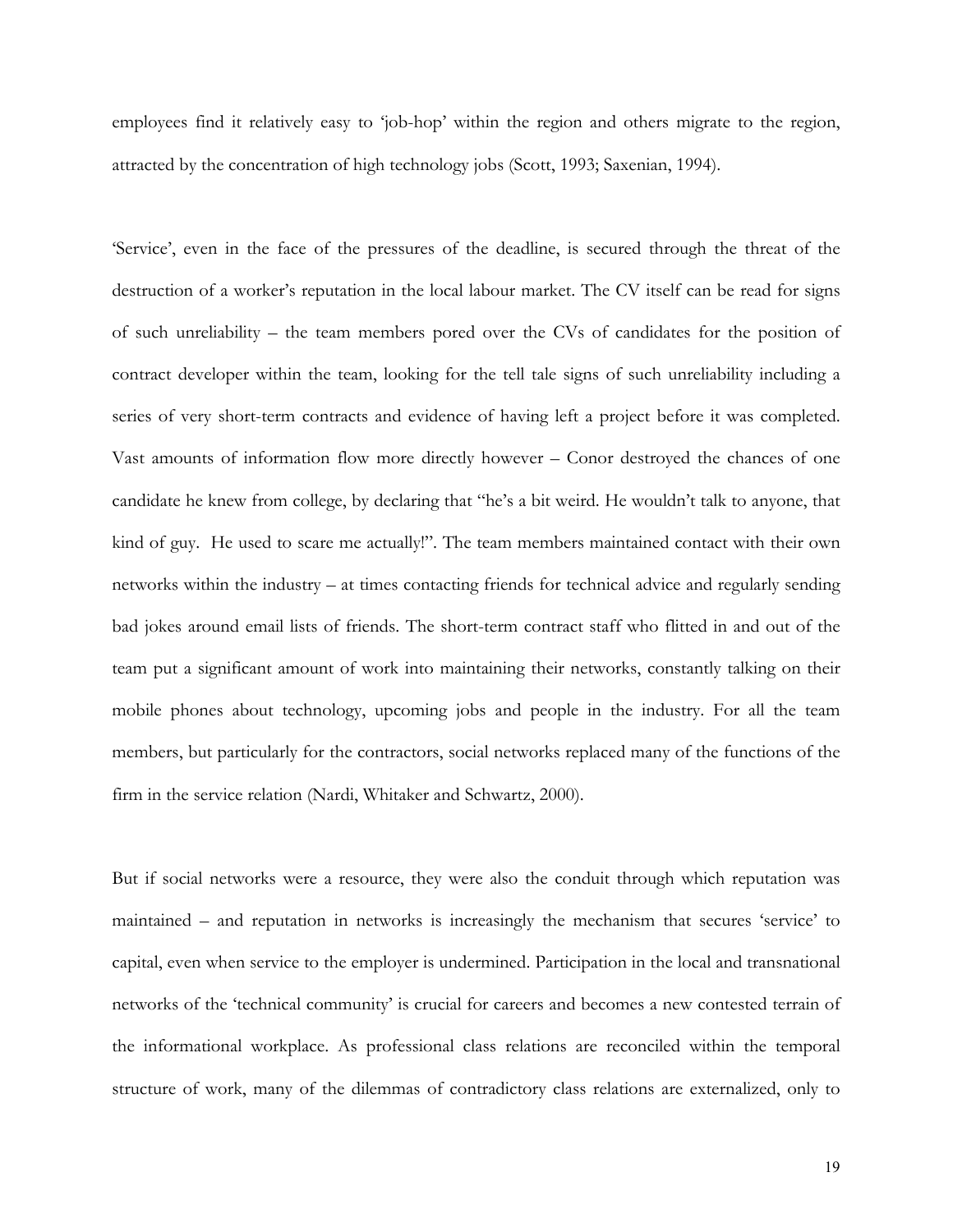show up as problems of insecurity and underinvestment in the region. As market mechanisms fragment the firm, the technical community, the region and ultimately the state are drawn ever more into resolving the problems of capital – and occasionally even those of workers - in the new service relation.

#### **References**

Baron, J., M. D. Burton and M. Hannan (1996) 'The road taken: origins and early evolution of employment systems in emerging companies' *Industrial and Corporate Change* 5, 2, 239-275.

Erikson,R. and J.H. Goldthorpe (1993) *The Constant Flux: A Study of Class Mobility in Industrial Societies* Clarendon Press, Oxford

Girard, M. and D. Stark (2002) "Distributing intelligence and organizing diversity in new-media projects." *Environment and Planning A* Vol 34, pp. 1927-49.

Goldthorpe, J.H. (1982) "On the Service Class: Its Formation and Future" in A.Giddens and G.Mackenzie (eds.) *Social Class and the Division of Labour* Cambridge University Press, Cambridge

Goldthorpe, J.H. (2000) *On Sociology* Oxford: Oxford University Press

Kunda,G. (1993) *Engineering Culture* Temple University Press, Philadelphia.

Kunda, G., Barley, S.R., & Evans, J. (2002). "Why Do Contractors contract? The Experience of Highly Skilled Technical Professionals in a Contingent Labor Market" *Industrial & Labor Relations Review* 55(2): 234-261.

Nardi, B., S. Whittaker and H. Schwarz (2000) "It's Not What You Know, It's Who You Know: Work in the Information Age" *First Monday* 5, 5

Ó Riain, S. (2000). "Net-Working for a Living: Irish Software Developers in the Global Workplace" pp. 175-202 in M.Burawoy et al. *Global Ethnography* Berkeley: University of California Press